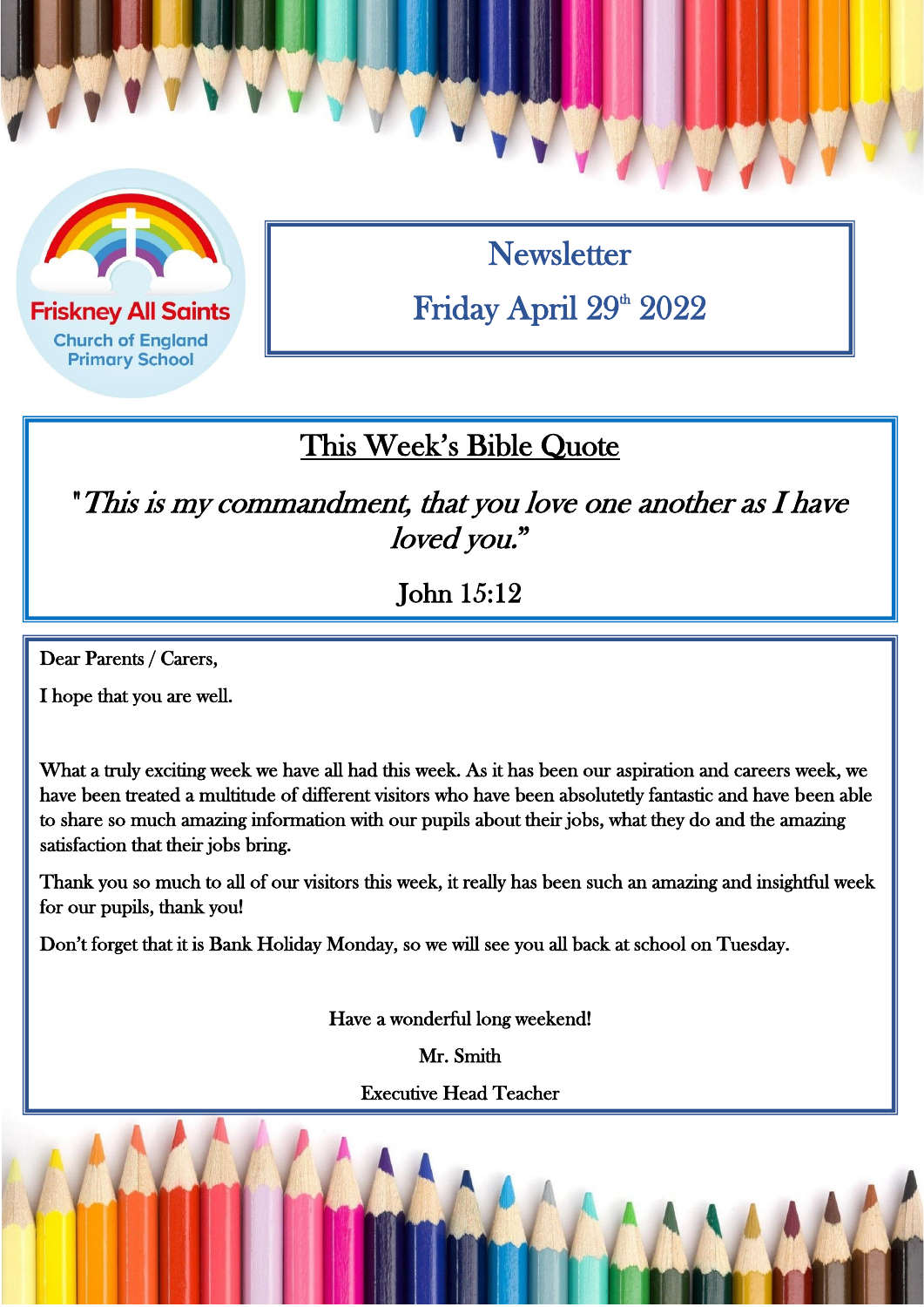

# How are you going to use the Friskney 5 this week?

## THUNK OF THE WEEK

(Something to get you thinking about as a family at home)

#### If you paint over a window, is it still a window?



| This Week's POM POM Challenge |                 |                  |                     |  |
|-------------------------------|-----------------|------------------|---------------------|--|
| <b>Class</b>                  | <b>POM POMs</b> | Points this week | <b>Total Points</b> |  |
|                               | 272             |                  | Ő                   |  |
|                               | 209             |                  | 3                   |  |
| я                             | 350             | 3                | -                   |  |
|                               | 428             |                  | h                   |  |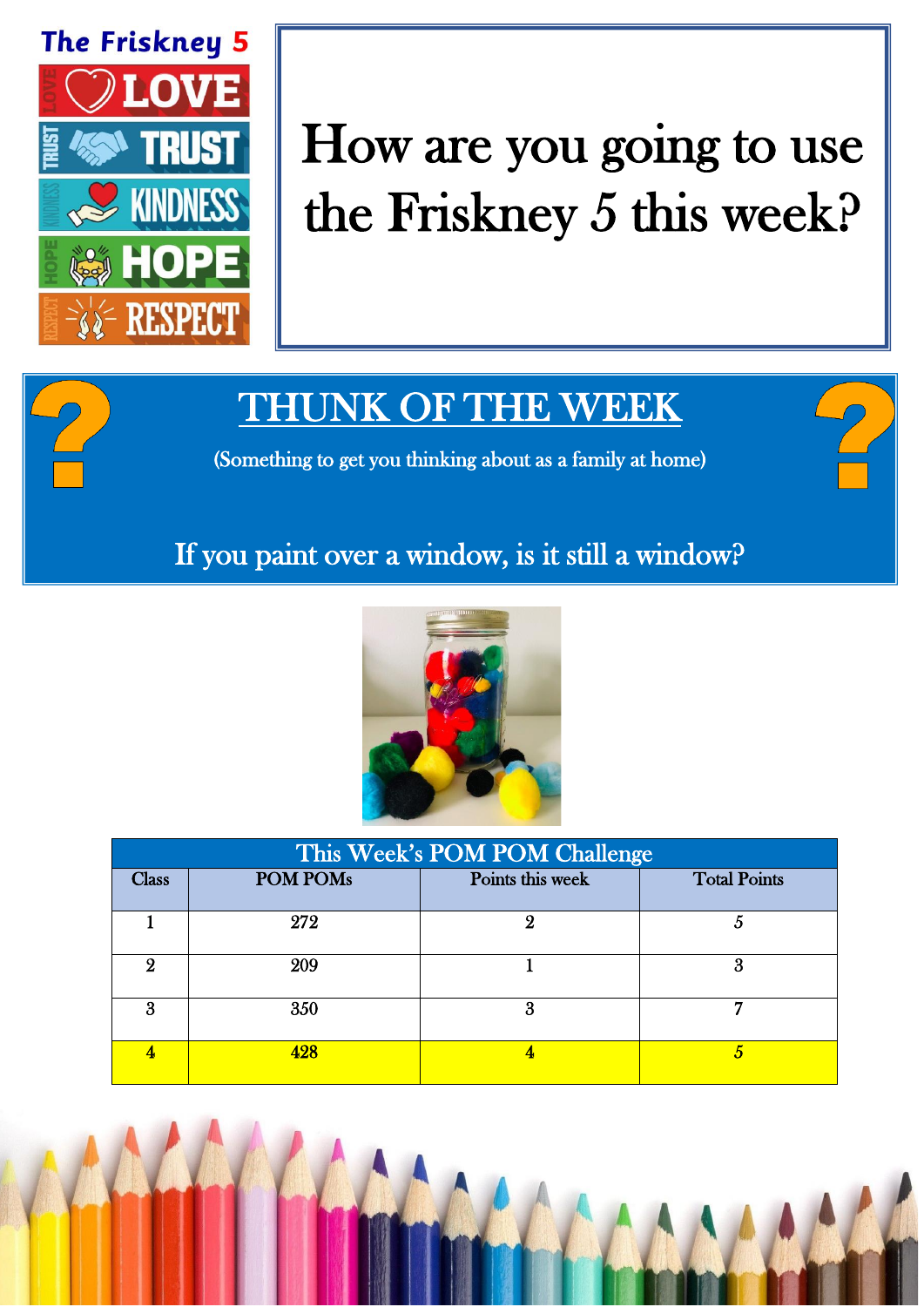

| This Week's Star of the Week                  |                                                                                                                                 |  |  |  |
|-----------------------------------------------|---------------------------------------------------------------------------------------------------------------------------------|--|--|--|
| Class <sub>1</sub>                            |                                                                                                                                 |  |  |  |
| <b>Tabitha Banks</b>                          | For excellent questioning to our visitors during careers week.                                                                  |  |  |  |
| Class 2                                       |                                                                                                                                 |  |  |  |
| <b>Annabelle Allen</b>                        | For brilliant Science work.                                                                                                     |  |  |  |
| <b>Scarlett Coates</b>                        | For brilliant writing in English                                                                                                |  |  |  |
| Class 3                                       |                                                                                                                                 |  |  |  |
| <b>Lily Baker and</b><br><b>Austin Carter</b> | For brilliant leadership in their sports career roles.                                                                          |  |  |  |
| <b>Zack Souster</b>                           | For doing everything that has been asked of him this week, well<br>done!                                                        |  |  |  |
| Class 4                                       |                                                                                                                                 |  |  |  |
| <b>Evie Goy</b>                               | For great teamwork during planning, designing and construction of<br>the prosthetic hand in our Science $/$ DT project morning. |  |  |  |
| Sienna-Mai Martin                             | For great teamwork during planning, designing and construction of<br>the prosthetic hand in our Science $/$ DT project morning. |  |  |  |

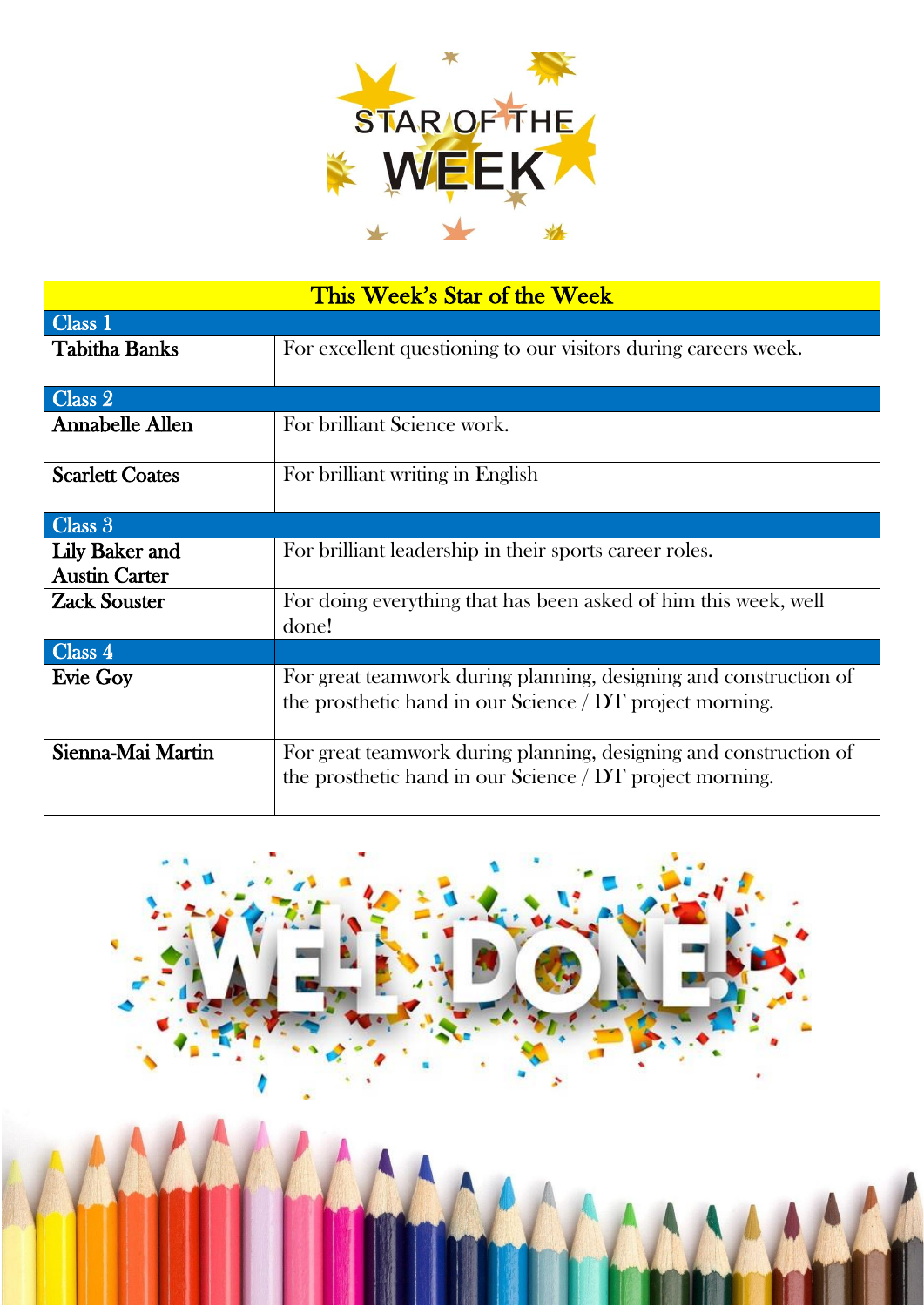

| Class 1 | 87.5%  |
|---------|--------|
| Class 2 | 87.5%  |
| Class 3 | 95.42% |
| Class 4 | 100%   |

Well done to Class 4 this week for having the best attendance, keep up the good work!

 $\overline{a}$ 



Just a reminder, could we please ensure that all school meals are booked via Parent Pay by Wednesday night each week.

Reminder

Please don't forget that if you require before or after school care, we do run a breakfast club from 07:45am – 08:30am for a cost of £3 and an after-school club which runs from 3:00pm – 4:15pm at a cost of £5.

Both can be booked via Parent Pay, if you would like any more information about either of these, please feel free to contact the school office.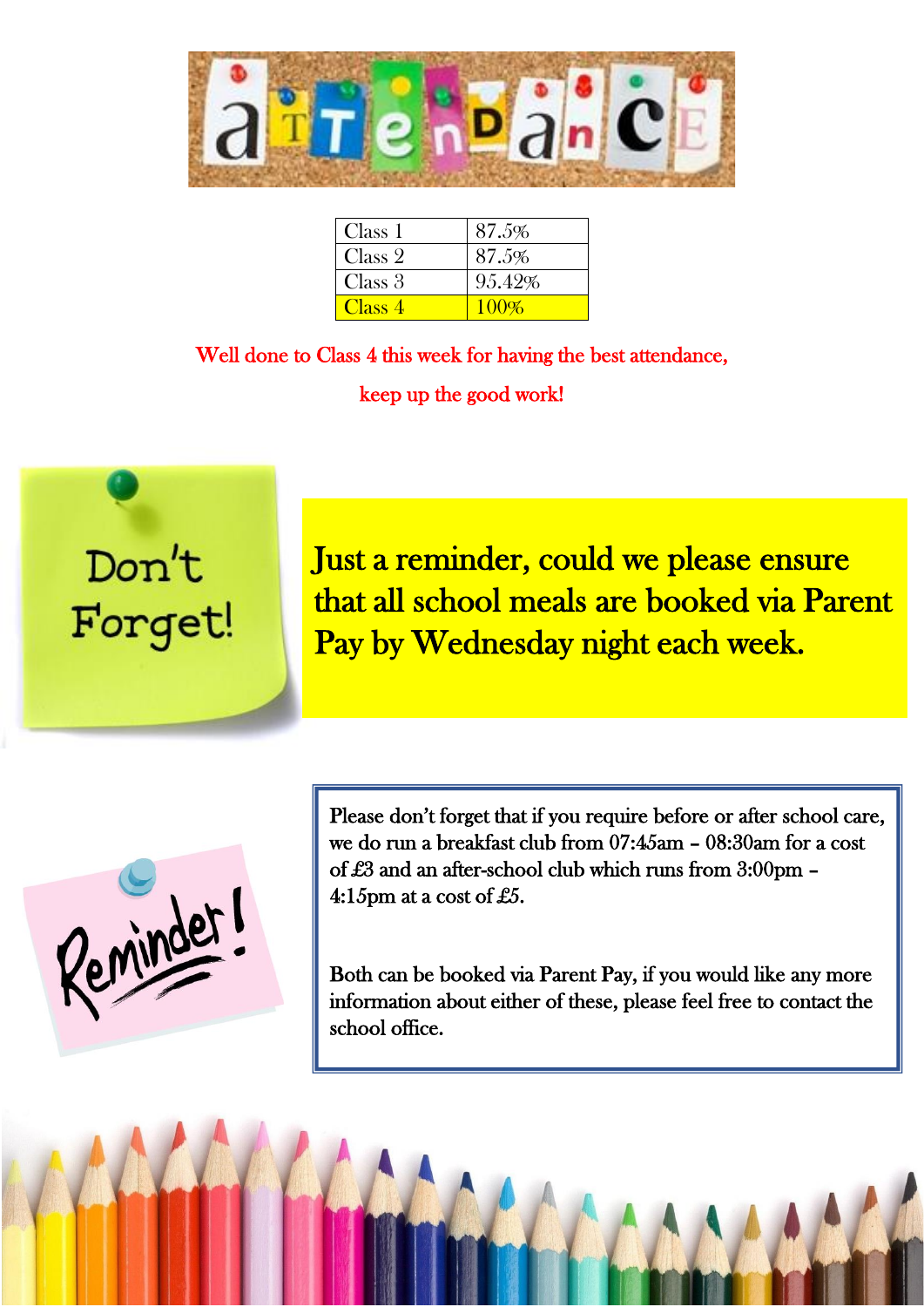# PLATINUM JUBILEE PARTY



Tickets

Adult or Child

4th June 2022 Friskney Village Hall Doors open at 6pm

Bangers and Mash<br>(with a vegetarian alternative available)

Cash Bar

Tickets available from Teresa Wood (01754 821 110) and The Askefield Project (Peter's Eden Farm, Howgarth Lane)

No unaccompanied children